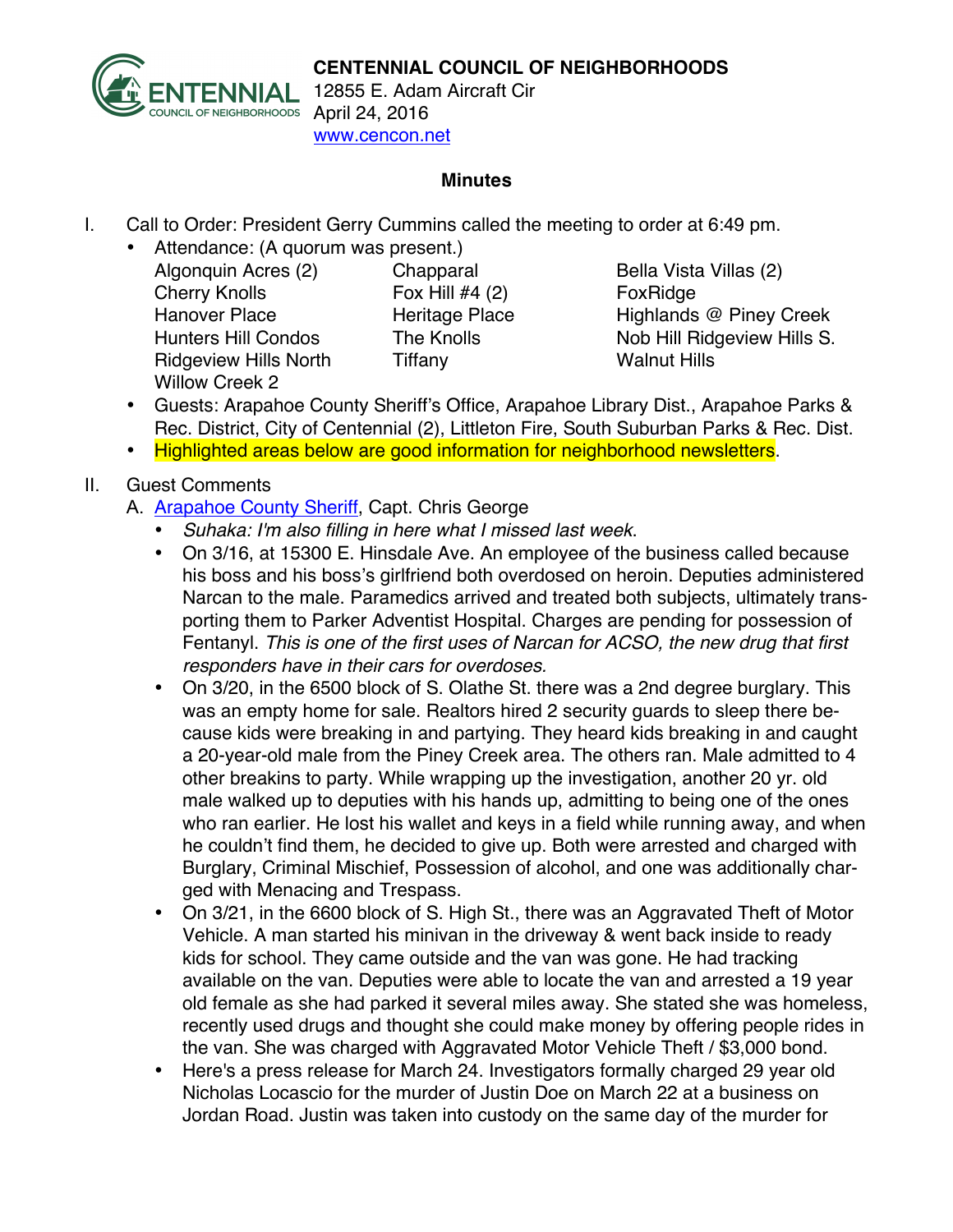methamphetamine possession a short distance away from the murder location. Investigators worked over the two days to tie other evidence to Nicholas and develop probable cause for his murder charges

- **Reminders:** 
	- o April 29: Drug Take Back Day, 10am 2pm
		- $\checkmark$  Kaiser: 5555 E. Arapahoe Rd.
		- $\checkmark$  Smoky Hill Library: 5430 S. Biscay St.
		- $\checkmark$  Centennial Medical Plaza: Arapahoe & Jordan
	- o May 7: Touch-a-Truck at Family Sports Center, 9am-Noon. ACSO will have several police vehicles for kids along with many other agencies & types of vehicles. Includes Centennial Public Works & South Suburban Parks & Rec. trucks.
	- o May 13: Crime Stoppers Shred-a-Thon, ACSO HQ, 6am noon. Free but, any \$\$ donated will go to Crime Stoppers.
- Long Ave., in Greenwood Village, is a cut through for people wanting to go east on Orchard just east of University. It will be shut down for up to 3 months for road work. This is to let everyone know that the ACSO is paying close attention to those folks using Steele->Caley (cemetary)->Colorado Blvd. There will be no warnings; if they stop you, you will get a ticket.
- Allen Black: Can anything be done about loud motorcycles, is the noise ordinance enforced? George: It's very difficult to prove guilt. It's easier to catch them speeding, instead.
- On 3/29, in the 5600 Block of S. Buckley Rd., Traffic Unit Deputy Abbott clocked a vehicle doing 71 mph in a posted 40 mph zone. Upon catching up to the vehicle for a traffic stop, the vehicle eluded the deputy. The plate listed to a home in Parker. At the home deputies made contact with 26 yr. old Eduardo Castillo, who stated he didn't stop because, "I didn't feel like it." When he was presented with a large traffic ticket to sign he, instead, took a fighting stance and made fists. He advanced on the deputies and was tased. He was arrested and booked into jail on Eluding, Speeding and Obstruction of a Peace Officer.
- On 4/15, at 6801 S. University Blvd Macy's, at5:47 pm deputies responded to Macy's on a report on known shoplifters inside. A 29 yr. old female and an unknown male were observed by security inside. They are both known thieves. The female had 2 active Felony warrants, one of which was for robbery. Deputies contacted her outside the store and attempted to arrest her on the warrants. She fought deputies while the male suspect got in a car and drove dangerously close in circles around the deputies. The female was ultimately tased and taken into custody. She had \$500 in stolen merchandise on her at the time. The male got away but we have identified him and will be seeking a warrant for him. She was arrested on the Warrant, resisting arrest and Taser deployment
- On 4/21, in the 5400 block of S. Nepal Ct., deputies were out searching for two 14 yr. old juvenile runaways. Deputies were given information that the boys might be staying in a shed on the property of a vacant home. While checking the property, they found the juveniles had smashed a basement window and had been living inside the home. They were arrested for Trespassing and Criminal Mischief.
- On 4/23, in the 7200 block of S Quince St, there was a fatal crash. The investigation revealed he was driving south on Quince in a 2005 Volvo, he veered off the road, struck a parked car then crashed into a tree. He was barely breathing and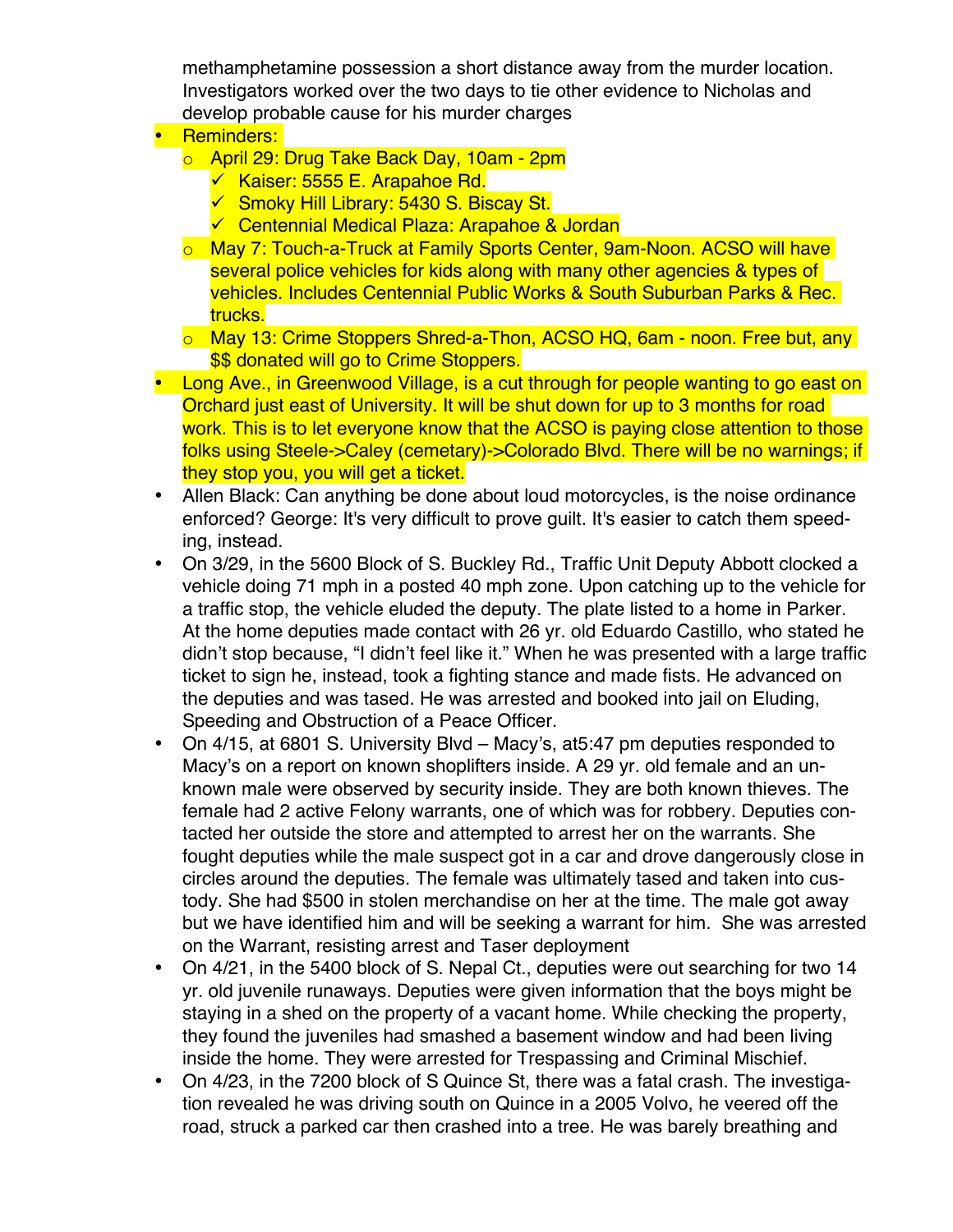bleeding badly from the head. A can of "Dust Off" was found in the car and it's being investigated to see if he was huffing prior to the crash. He was pronounced dead on scene.

- B. **Arapahoe Library District**, Daisy Grice, Manager of Community Libraries
	- Saddle up for Summer Reading, with a Wild West theme. Adults are back
		- o Babies, toddlers, children, teens and, yes, adults can register online on Sat., 5/20 on the website.
		- $\circ$  The program will begin on 6/3 and continue through 7/30.
		- o Summer Reading is paid for by The Friends of Arapahoe Libraries
	- ALD will be holding volunteer orientations sessions at libraries during May. To be eligible to participate in the Summer Reading Teen Volunteer program, teens must be entering 7th grade or older in the fall of 2017. For more information about dates and locations, visit the website
- C. [Arapahoe Park & Rec District,](http://www.aprd.org) Delos Searle, Asst. District Manager
	- APRD summer programs are filling up; Lego & Fantasy Quest programs fill up auickly.
	- We are hiring life guards & some other summer staff.
	- Spring work is slow right now until moisture comes. The irrigation systems are ready to go. Please, report any line breaks if you see them.
	- Mowing will begin mid-May, and usually happens 5-6 times a year.
- D. Fire Districts, Jeff Tasker, Division Chief of Operations, Littleton Fire
	- [Cunningham Fire](http://www.cfpd.org), [Littleton Fire](http://www.littletongov.org/fire), [South Metro Fire](http://www.southmetro.org)
	- *Unification Update*: Wrapping up final meetings, including finance, HR, community risk reductions team, etc. We are beginning to aggregate all this information and are in the process of drafting a proposal. We will be sending this to the governing bodies in the next week or so.
	- **National Award:** The Board of Directors for the National Law Enforcement Officers Memorial Fund (NLEOMF) announced that Glen Maxson from South Metro, along with Det. Dan Brite, Corp. Brian Rademacher, Det. Joseph Pollack of the DougCo Sheriff's Office; Det. Mark Galvan of the Castle Rock Police and Officer Ronnie Dorrell of the Parker Police have been named the NLEOMF Officers of the Month for April 2017. Glen, along with the rest of these individuals, will be honored at a special ceremony hosted during the 2018 National Police Week in Washington, D.C. on 5/13 & 14/2018. They will also be featured during the month of April on NLEOMF's website at www.nleomf.org/officers/month/
	- April is Telecommunications Month and it's time to honor our dispatchers from the Littleton Fire Rescue Communications Center. They are our first contact with the citizens calling for assistance. We value their professionalism and their drive to keep the firefighters safe.
	- On Friday afternoon, 4/21, Littleton & South Metro spent the afternoon with a very special young lady. Olivia has a terminal illness and when we learned that one of her bucket list items was to be a firefighter. Littleton Ladder 12 picked up Princess Olivia at her home and drove her to the training center. Olivia joined fellow firefighters in the aerial platform of Tower 32 to extinguish flames, Olivia and her friend Madison led 10 fire academy recruits in formation. She was presented with a flag, helmet, certificate, and a bag of other authentic firefighting goodies. After the day of firefighting was complete, Ladder 12 drove her home.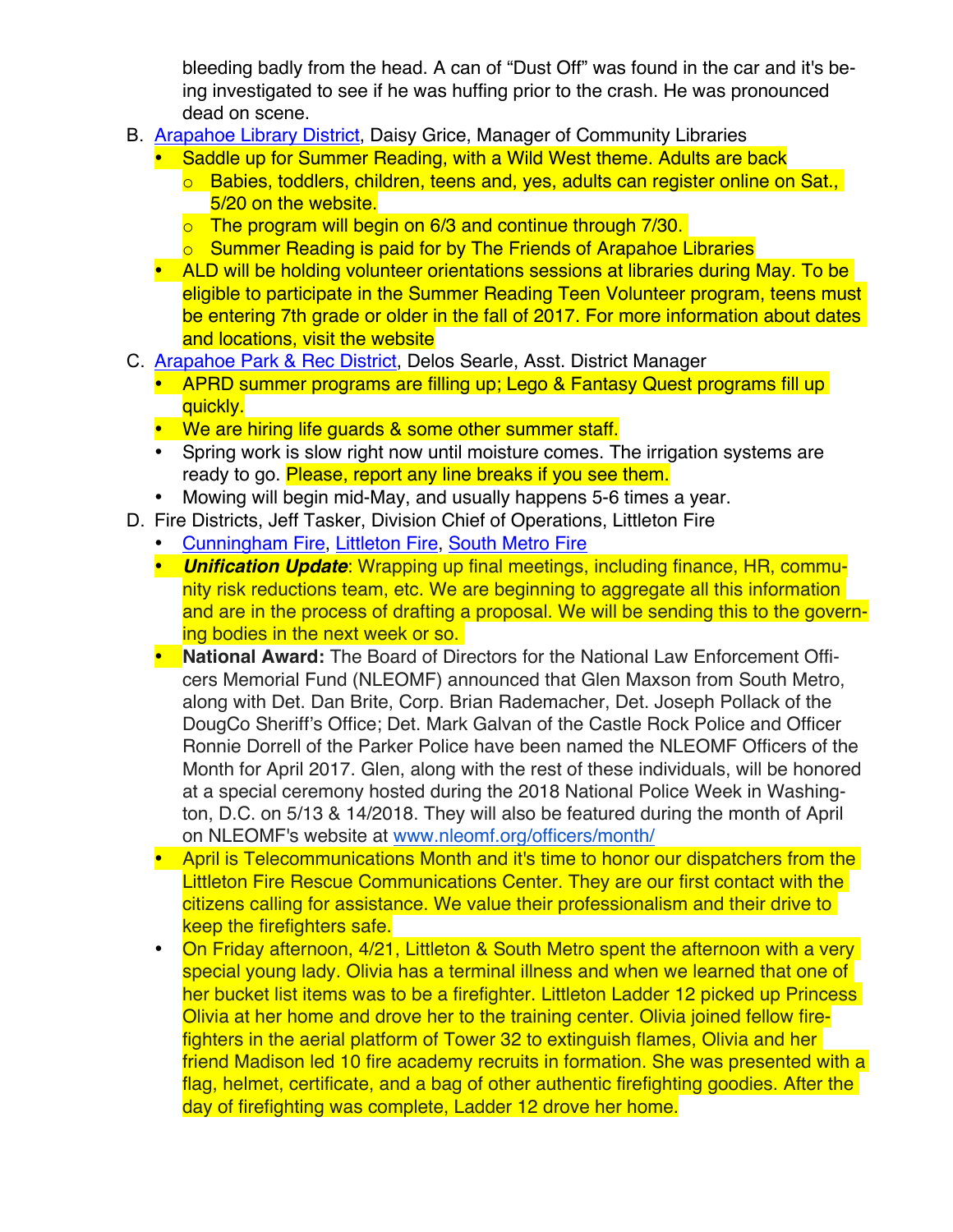- Littleton Fire:
	- $\circ$  10 new recruits in the Fire Academy will graduate in July.
	- o They're finishing up one of their busiest should fire seasons (Nov.-March)
- Cunningham:
	- o 4/28 at 14:15 hrs., Eaglecrest HS will host a driver safety demonstration and reenactment. Capt. O'Connor and crews will participate doing vehicle extraction and patient treatment. The theme is "Cell Phone Safety". All are welcome.
- Cunningham was recommended for re-accreditation by the onsite Peer Review Team from the Center of Public Safety Excellence.
- Rhonda Livingston: From where do the helicopters that are always flying over us come. Tasker: When fighting fires, there is a private company, Rampart Fire, that has a helicopter we use on retainer (\$12K/hr, when we use it.), The State owns 2 air tankers.
- E. [South Suburban Park & Rec District,](http://www.SSPR.org) Greg Collette, Digital Communications Strategist
	- It's hiring season for us, too: life guards, day camp counselors, etc. Info is on the website
	- Summer classes are now online. The Summer catalog will be mailed in a few weeks.
	- 36<sup>th</sup> annual High Line Canal 5K & 10K.
		- o Run/Walk on the scenic High Line Canal Trail. Pancake breakfast included, prizes and awards. Children and dog friendly. Proceeds benefit South Suburban's Community Rec. Scholarship Program. Race day registrations will be accepted. Runners registering on race day will receive shirts based only on size and quantity available onsite.
		- o May 20, 8am-10K, 9am-5K
	- There will be a public hearing for Master Plan, 7p, 4/26, Goodson. It goes to the Board on 5/10.
	- The Board has a new server for Board materials for their meetings.
- F. [City of Centennial](http://www.centennialco.gov)
	- Mayor Noon:
	- The State of the City celebration was 4/13. It's now on the City website.
	- Applications are sought for the Election Commission (due 5/19) & the Fiber Commission (due 5/12)
	- Street sweeping will also be on NextDoor.
	- 6/3 is the date for the Summer events kick-off.
	- The Willow Creek shopping center (NE corner of Quebec & County Line) will be going on sale 5/17.
	- The City has chosen3 finalists for the City Manager: Jeff Dolan (Lakewood), Matt Sturgeon (Rifle), and Wayne Reed. There will be an Open house on 5/2 for the public to meet them and leave comments. Once we announce names we must wait 14 days before we can announce the winner. There aren't specifics on the 5/2 event, yet.
	- If you haven't, please, go on the City website and sign up for [email](http://notifications.centennialco.gov) notifications.
	- There will be a District 4 meeting on 5/4, at the Civic Center, and Telephone Town Hall.
	- These are tentative dates of when specific nuisance topics will be brought to City Council meetings.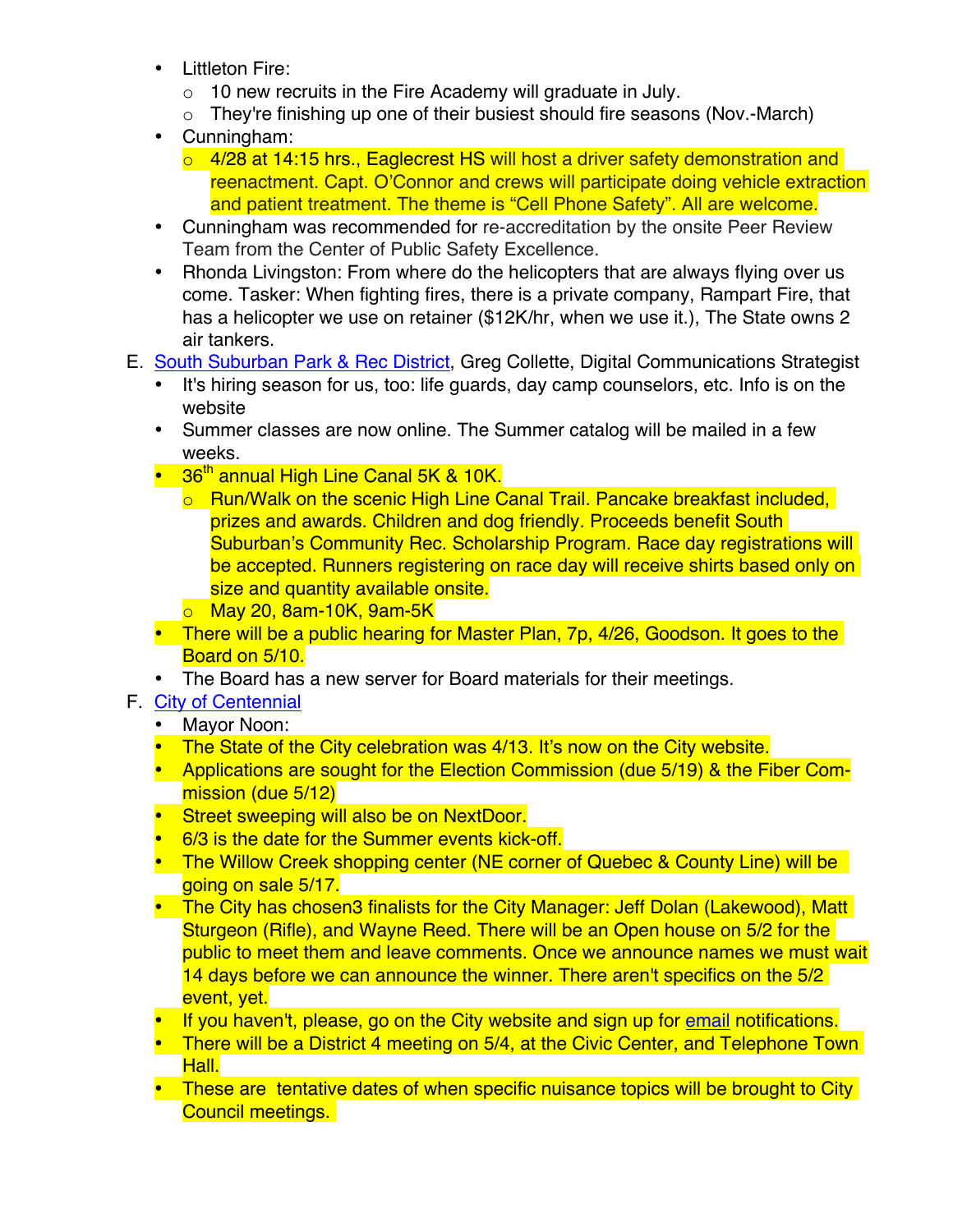- o May 15, 6pm: Stockpiling & Inoperable Vehicles Study Session (policy discussion with Council)
- o May 24, 6pm.: Stockpiling & Inoperable Vehicles Public Hearing at Planning & Zoning Commission meeting
- o June 5, 7pm: Public Hearing for Dead & Diseased Trees, and Stockpiling & Inoperable Vehicles
- o Please check the City website to confirm the [agenda](http://www.centennialco.gov/Mayor-Council/agendas-minutes-and-audio.aspx) for these meetings. All meetings are in the City Council Chambers at the Centennial Civic Center located at 13133 E. Arapahoe Road.
- Council will be discussing a new type of wireless communications infrastructure and amending our current zoning code for it this Mon.
- The Neighborhood Traffic Management Plan is being updated.
- Bain: Did some out-of-staters apply for City Manager? Noon: Yes, 86 people applied. It was a nationwide search.
- III. **Update - Centennial Next** is a 12-18 month initiative that engages the public in a shared vision for the City between now and 2030. The planning process involves both the business and residents of Centennial. Jennifer Guetschow, Planner II, will//5/1/ provide an update on the progress of this plan.
	- The comprehensive plan is the blueprint for growth for the City.
	- It's being called [Centennial NEXT.](http://www.centennialco.gov/centennialnext)
	- The City is getting lots of calls about Accessory Dwelling Units, Tiny homes, & cohousing. Current we don't have any zoning code for these, so it needs to be written.
	- There will be 2 Facebook Live on Tues., 4pm for the Parks, Open Space, Trails & Rec. master plan happening at the same time as Centennial Next.
		- $\circ$  5/2, Trails
		- o 5/9, Parks & Recreation
	- Bain: Will there be economic development experts available to know if a certain use will work? Is annexation part of this plan? Guetschow: The City's economic development team views sites & thinks what's best. We wouldn't change anything dramatically and there would be a range of options. There's an Annexation Team but we don't take that live.
	- Black: Will there be space for Tiny Homes?
	- Maxwell: There are too many urgent cares in the City.

## IV. CenCON Business

- A. President's report, Gerry Cummins
	- The community meeting listed on this agenda has been cancelled.
	- There will be a C-470 Express Lanes Open House on 4/26, 6-7:30. (Already past)
	- She filed CenCON's Periodic Report with the Secretary of State.
- B. Secretary, Andrea Suhaka
	- The minutes of our February meeting were unanimously approved.
	- A motion was made, seconded, and passed unanimously to approve the minutes of our March meeting. (Wes Wilson/Allen Black)